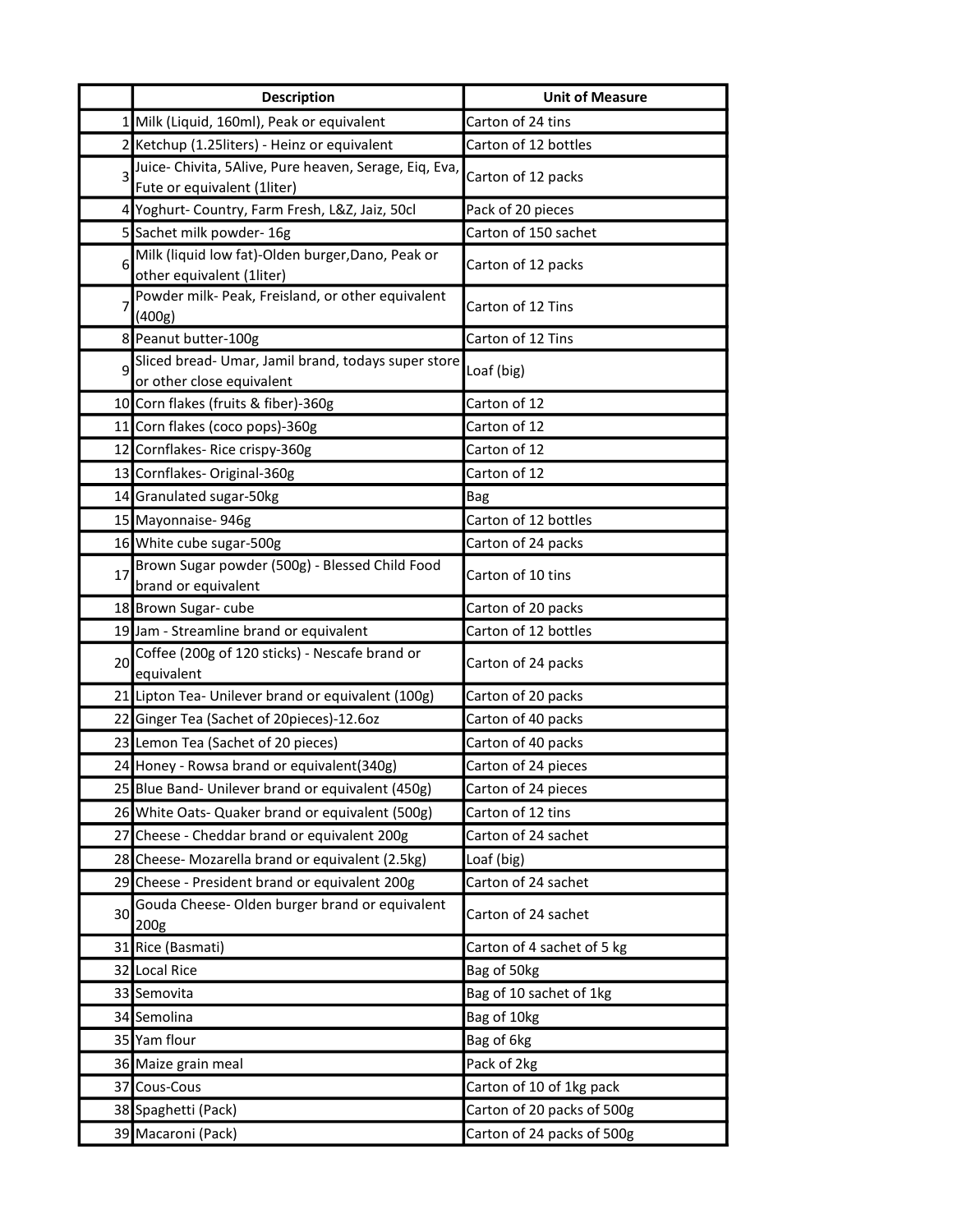|    | 40 Tomato Paste-2200g                            | Carton of 12pcs                   |
|----|--------------------------------------------------|-----------------------------------|
|    | 41 Tomato Paste-400g                             | Carton of 24pcs                   |
|    | 42 Baked Beans-415g                              | Carton of 12pcs                   |
|    | 43 Baked Beans-150g                              | Carton of 12pcs                   |
|    | 44 Sweet Corn                                    | Carton of 12pcs                   |
|    | 45 Sweet Corn                                    | Carton of 12pcs                   |
|    | 46 Sausage-Nepa 350g                             | Carton of 24                      |
|    | 47 Sausage- Zwan 200g                            | Carton 24pcs                      |
|    | 48 Mushroom- (400g)                              | Carton of 24pcs                   |
|    | 49 Red Kidney Beans- (400g)                      | Carton of 12 tins                 |
|    | 50 Farrow Peas-538g                              | Carton of 12 tins                 |
|    | 51 Olives (Black and Green)- (356g)              | Carton of 12 bottles              |
|    | 52 Groundnut paste                               | Bucket of 10kg                    |
|    | 53 Tuna fish                                     | Carton of 24 tins                 |
|    | 54 Sardine                                       | Carton of 50pcs of 125g           |
|    | 55 Corned beef-340g                              | Carton of 24pcs                   |
|    | 56 Chicken Peas-400g                             | Carton of 12pcs                   |
|    | 57 Luncheon-Zwan (340g)                          | Carton of 24pcs                   |
|    | 58 Eggs                                          | Crates                            |
|    | 59 Flavour                                       | Carton of 12 packs, pack of 12pcs |
|    | 60 Margarine                                     | Carton of 40 sachets              |
|    | 61 Coconut flakes- 500g                          | Carton of 12 packs                |
|    | 62 Onga cooking powder or equivalent (60g)       | Carton of 50 packs of 60g         |
|    | 63 Salt                                          | Bag of 80packs of 250g            |
|    | 64 Soy Sauce-150ml                               | Carton of 12 bottles              |
|    | 66 Chilli Sauce- Ammoy brand or equivalent 150ml | Carton of 12 bottles              |
|    | 67 Seisemi Seeds                                 | Bag of 10kg                       |
|    | 68 Chilli powder                                 | Carton of 12 packs                |
|    | 69 Thyme (194g) - Gel brand or equivalent        | Carton of 12 tins/packs           |
|    | 70 Curry Powder                                  | Carton of 10 tins/packs           |
|    | 71 Tumeric Powder (100g)-TRS brand or equivalent | Carton of 12 packs                |
|    | 72 Almond flour- 3kg                             | Pack of 3kg                       |
|    | 73 Sesami Powder                                 | Carton of 12 packs                |
|    | 74 Cumin Powder-100g                             | Carton of 12 packs                |
|    | 75 Coricinder Powder                             | Carton of 12 packs                |
|    | <b>Coricinder Seeds</b>                          | Carton of 12 parks                |
|    | 76 Cinnamon Powder-100g                          | Carton of 12 packs                |
|    | 77 Cinnamon Sticks-100g                          | Carton of 12 packs                |
|    | 78 Cumin Seeds-100g                              | Carton of 12 packs                |
|    | 79 Garlic powder-100g                            | Carton of 12 packs                |
| 80 | Green Cardamon-50g                               | Carton of 12 sachets              |
|    | 81 Tandoori                                      | Carton of 12 packs                |
|    | 82 Paprica                                       | Carton of 12 packs                |
|    | 83 White Pepper-100g                             | Carton of 12 tins                 |
|    | 84 Black Pepper (100g) - DRS brand or equivalent | Carton of 12pcs                   |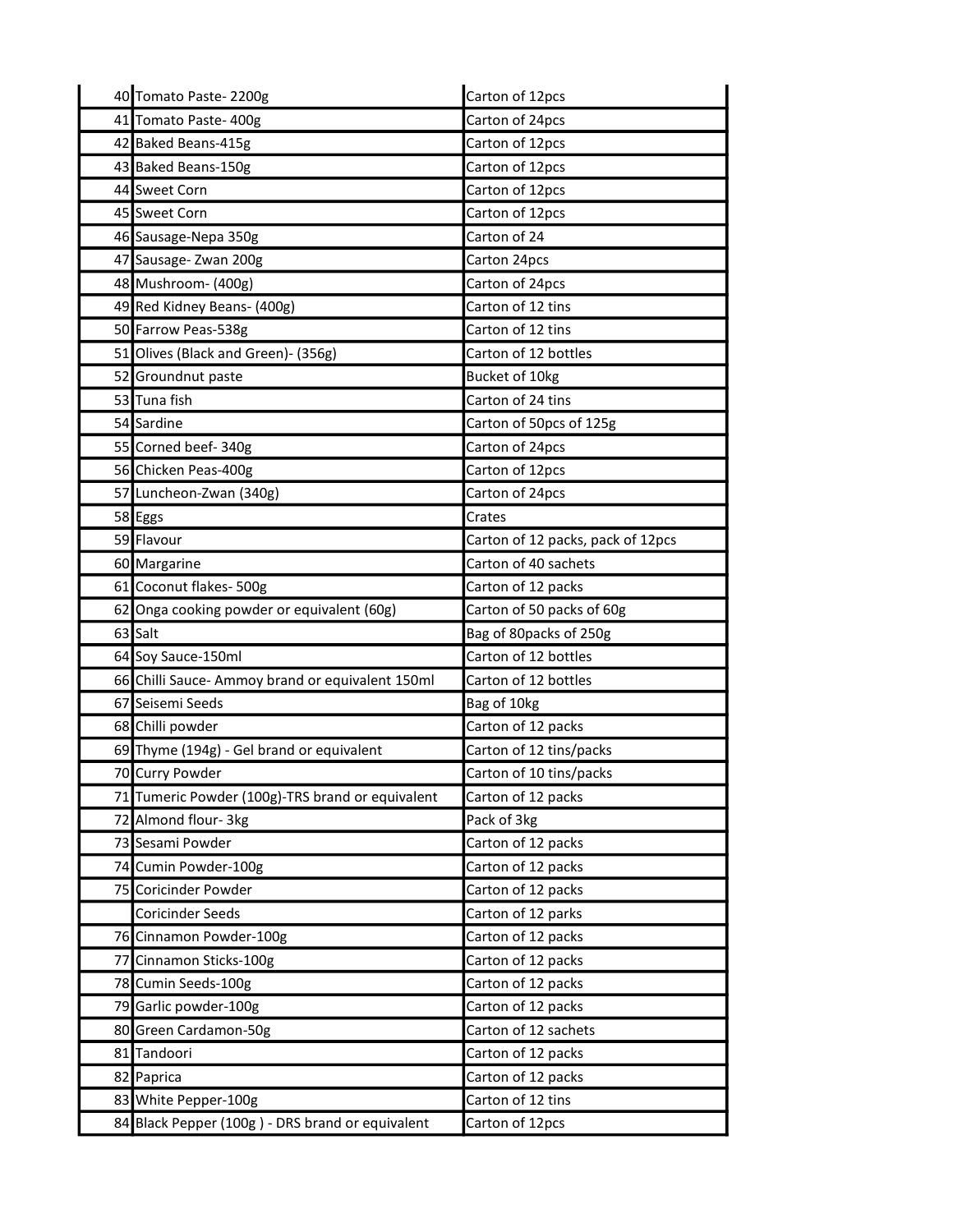| 85 Gramassala-100g                                | Carton of 12pcs                                |
|---------------------------------------------------|------------------------------------------------|
| 86 Bay Leaf                                       | Carton of 12 packs                             |
| 87 Whole Origano-32g                              | Carton of 12 packs                             |
| 88 Fennel seed-100g                               | Carton of 12 packs                             |
| 89 Dried Basil                                    | Carton of 12 packs                             |
| 90 Cayenne Pepper                                 | Carton of 12 packs                             |
| 91 Mustard seed-100g                              | Carton of 12 pack                              |
| 92 Feenugrel Seeds-100ml                          | Carton of 12 packs                             |
| 93 Tahini                                         | Carton of 12 packs                             |
| 94 Lentile beans                                  | Carton of 12 pack                              |
| 95 Broken Rice-25kg                               | Bag of 25kg                                    |
| 96 Cloves                                         | Bag of 5kg                                     |
| 97 Vegetable Oil                                  | Carton of 4pcsof 5ltr                          |
| 98 Olive Oil                                      | Carton of 12 bottles                           |
| 99 Palm Oil-(3 liters)                            | Carton of 4 bottles of 3ltr                    |
| 100 Sesame Oil- 600ml                             | Carton of 6 bottles                            |
| 101 Sun flour Oil                                 | Carton of 12 bottles                           |
| 102 Cling Film (Foil)- (45cm wide)                | Carton of 12 roll                              |
| 103 Heavy duty aluminum foil Paper- (45cm wide)   | Carton of 12                                   |
| 104 Baking Powder-(454g)                          | Carton of 12 tins                              |
| 105 Yeast-(500g)                                  | Carton of 12 tins                              |
| 106 Corn Flour- (400g)                            | Carton of 12 tins                              |
| 107 Flour                                         | Bag of 10kg                                    |
| 108 Bi-Carbonate of Soda-200g                     | Carton of 12 bottles                           |
| 109 Desiccated Coconut (Pack)                     | Carton of 12 packs                             |
| 110 Coconut Powder                                | Carton of 12 packs                             |
| 111 Wheat Flour                                   | Bag of 5kg                                     |
| 112 Raisins- (500g)                               | Carton of 12 packs                             |
| 113 Food colour                                   | Carton of 12 packs of 12pcs                    |
| 114 Cocoa Powder - 250g                           | Carton of 12 tins                              |
| 115 Icing Sugar-500g                              | Carton of 12 packs                             |
| 116 Milk Flavor                                   | Carton of 12 packs                             |
| 117 Chocolate Milk                                | Carton of 12 cans                              |
| 118 Condensed Milk - Top Show brand or equivalent | Carton of 12 tins                              |
| 119 Coconut milk-400ml                            | Carton of 12 tins                              |
| 120 Cashew Nut                                    | Carton of 12 bottles                           |
| 121 Almond Nut- 750g                              | Carton of 12 packs                             |
| 122 Shallots                                      | Bunch of 50                                    |
| 123 Mango                                         | Bag of 40kg on season only                     |
| 124 Banana                                        | Bunch of 20pcs                                 |
| 125 Pawpaw                                        | Bag of 30pcs in season and 20pcs off<br>season |
| 126 Water Mellon                                  | Bag of 30pcs                                   |
| 127 Apples                                        | Carton of 23kg, 130-150pcs                     |
| 128 Pineapple                                     | Bag of 30pcs                                   |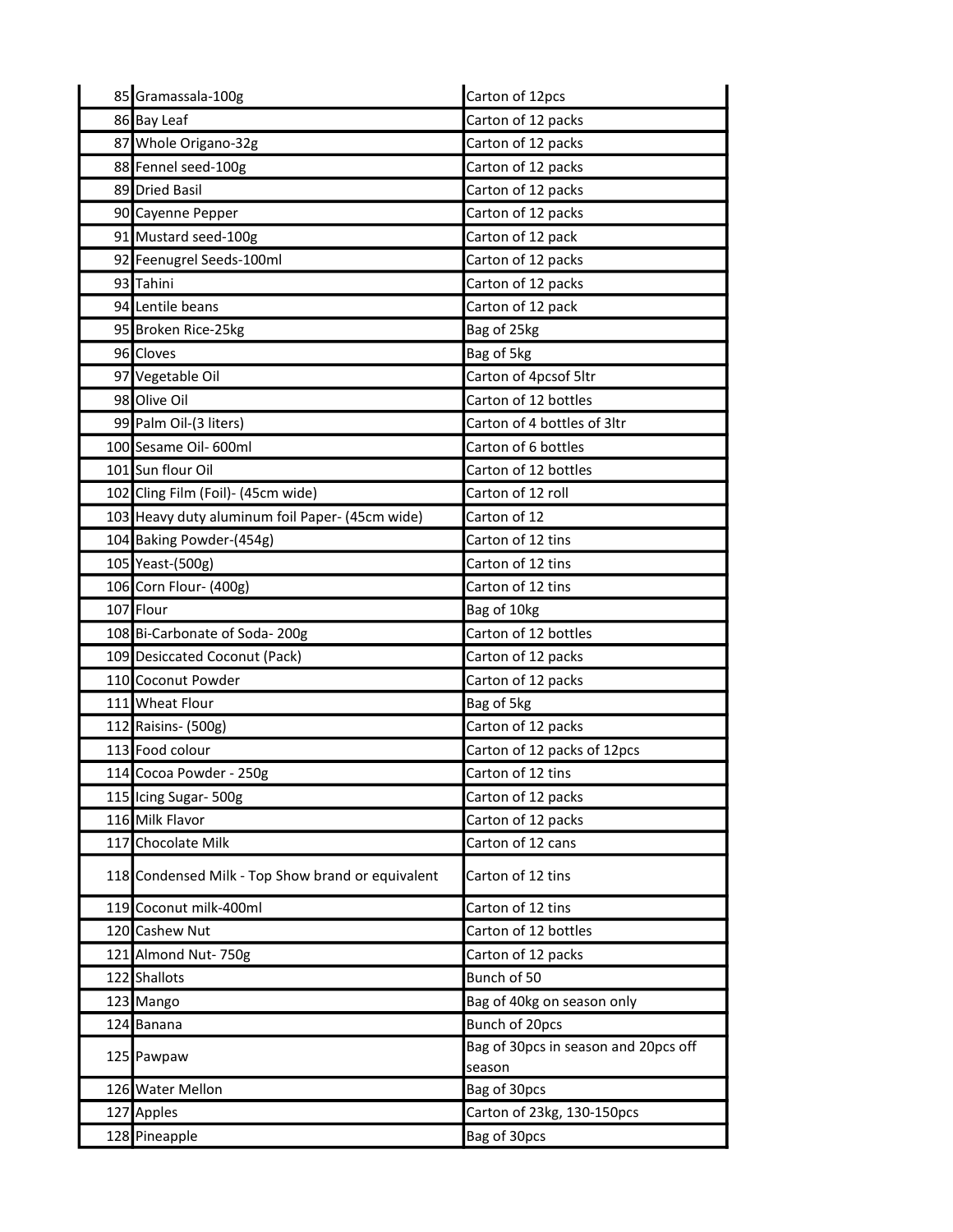| 129 Avocado Pear            | Bag of 80 pcs   |
|-----------------------------|-----------------|
| 130 Lamb- (whole male lamb) | 18Kg            |
| 131 Goat- (whole male goat) | 18Kg            |
| 132 Cow rips                | 1Kg             |
| 133 Chicken                 | 2kg             |
| 134 Beef                    | 1Kg             |
| 135 Fresh catfish (1kg)     | 1Kg             |
| 136 Cow Skin (Pomo)         | Kg              |
| 137 Stock Fish              | Bag of 10pcs    |
| 138 Shaki (Intestine)       | 1Kg             |
| 139 Cray Fish               | <b>Bag</b>      |
| 140 Dry fish                | Carton of 30kg  |
| 141 Ugbono                  | Bag of 25kg     |
| 142 Egusi                   | Bag of 25kg     |
| 143 Ugu Leaves              | Bunch of 5      |
| 144 Yam                     | Tubers of 10    |
| 145 Sweet Potatoes          | Bag of 30kg     |
| 146 Plantain                | Bunch of        |
| 147 Lettuce                 | Bunch of 50     |
| 148 Irish Potatoes          | Bag of 50kg     |
| 149 Corriander              | Bunch of 5      |
| 150 Egg Plant               | Bag of 15kg     |
| 151 Maro                    | Bag of 15kg     |
| 152 Red Pepper sweet        | Bag of 10kg     |
| 153 Cucumber                | Bag of 7kg      |
| 154 Carrot                  | Bag of 7kg      |
| 155 Leaks                   | Bunch of 20     |
| 156 Spinach                 | Bunch of 20     |
| 157 Hot Pepper              | Bag of 25kg     |
| 158 Brocoli                 | Bag of 20pieces |
| 159 Mint Leaves             | Bag of 10 bunch |
| 160 Springs Onions          | Bunch of 50     |
| 161 Onions                  | Bag of 50kg     |
| 162 Red Cabbage             | Bag of 30pcs    |
| 163 White Cabbage           | Bag of 25pcs    |
| 164 Green Beans             | Bag of 5kg      |
| 165 Chinis Cabbage          | Bag of 40pcs    |
| 166 Okra                    | Bag of 5kg      |
| 167 Colli Flower            | Bag of 25pcs    |
| 168 Beetroots               | Bag of 30pcs    |
| 169 Khal Leaves             | 40 bunch        |
| 170 Fresh Lemon             | Bag of 5kg      |
| 171 Green pepper            | Bag of 7kg      |
| 172 Green chilli            | Bag of 5kg      |
| 173 Red chilli              | Bag of 10kg     |